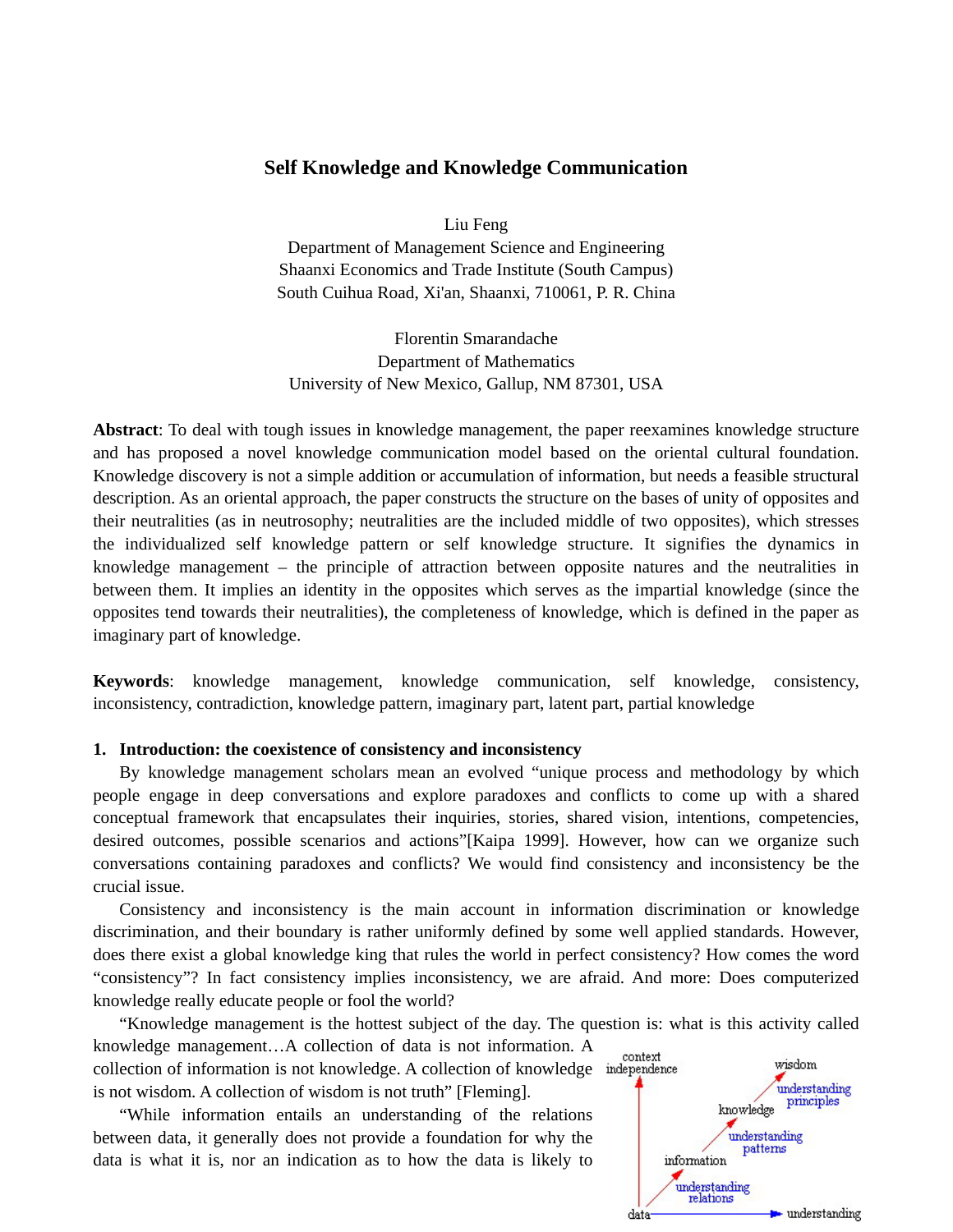change over time. Information has a tendency to be relatively static in time and linear in nature. Information is a relationship between data and, quite simply, is what it is, with great dependence on context for its meaning and with little implication for the future … When a pattern relation exists amidst the data and information, the pattern has the potential to represent knowledge. It only becomes knowledge, however, when one is able to realize and understand the patterns and their implications. The patterns representing knowledge have a tendency to be more self-contextualizing … Wisdom arises when one understands the foundational principles responsible for the patterns representing knowledge being what they are. And wisdom, even more so than knowledge, tends to create its own context." [Bellinger,2004]

As mentioned above, information embeds knowledge which in turn embeds wisdom, or: information embeds a hidden part behind the context, and the hidden part seemingly differs from one another but share a uniform expression, e.g., x theory – although inconsistent in context but consistent in patterns, or inconsistent in patterns but consistent in principle. Sure, human is apt to discriminate information in principle, and build up consistency in this level or even higher, but it still remains a blank in management theory that in which way human reconstructs the consistency, and how people restructure knowledge. Hence the question to knowledge management: should the knowledge structure uniform? Is there any way to the customized structure?

"For example, every person defines it in a particular way based on their affiliations, interests and past experience" [Kaipa 1999]. "Let us explore a societal example that is outside the context of technology."Cults" come about because the cult leader presents a seemingly coherent and "complete" story to the followers, thus making their actions look consistent within a framework. To the "mainstream" population, the same story looks meaningless or absurd because they do not share the same set of principles. Our judgment of the "validity" of such knowledge is determined by the set of values and principles by which we live. Understanding comes when we begin to distinguish our own validation approach and why we do what we do. Each of us has a set of standards (which we have so far been calling values and principles resulting from experiences and biases) that we acquire, mostly unconsciously, from a variety of sources such as family, religion, culture, media, and society. These internalized standards give meaning and understanding to deeper existential questions that each of us ask ourselves at different times in our lives. The more we understand our own dilemmas and inner guidance system that we help navigate our life, the more we consciously and congruently understand the principles by which we live."

In a search of information, the site visitor is sure to look for something to meet his personal background, and the sites tries to recognize his internal map and provide as necessary as possible. However, based on our contemporary observations, the kernel structure of knowledge is more or less standardized, that have assumed that visitors should abide by the relatively uniform standard. Then the terrible outcomes: Should the whole world be instructed by the uniform tutor? Should the whole world abide by the same knowledge pattern and inbreed the future knowledge? As we know in genetics that intermarriage can ruin the future of a family. Then what about the human being in knowledge extensions?

Sure, in cyber age everything is designed or transformed into a computer suitable form, and computer is most apt to deal with consistent problems – Artificial intelligence, or AI, tends to avoid inconsistency. But knowledge management should try to discover controversy, and encourage visitors and learners to hold this inconsistency. The paper tries to stress this issue in theoretical informatics points of view.

#### **2. The role of self knowledge: adaptability**

"Peter Drucker addresses the need for increased self knowledge for knowledge workers to build organizations of the 21<sup>st</sup> Century. Daniel Goleman frames self knowledge in the context of emotional intelligence and as a basic characteristic of a leader. Both are arguing for developing internal navigation systems that shape our perceptual filters, habit patterns, worldviews and perspectives in leading ourselves and others in organizations. The need for personalization or a customization engine is considered to be a critically missing piece in completing Customer Relationship Management (CRM) software packages and Ecommerce engines. If the visitor to a website is not finding any meaning or connection to himself or herself,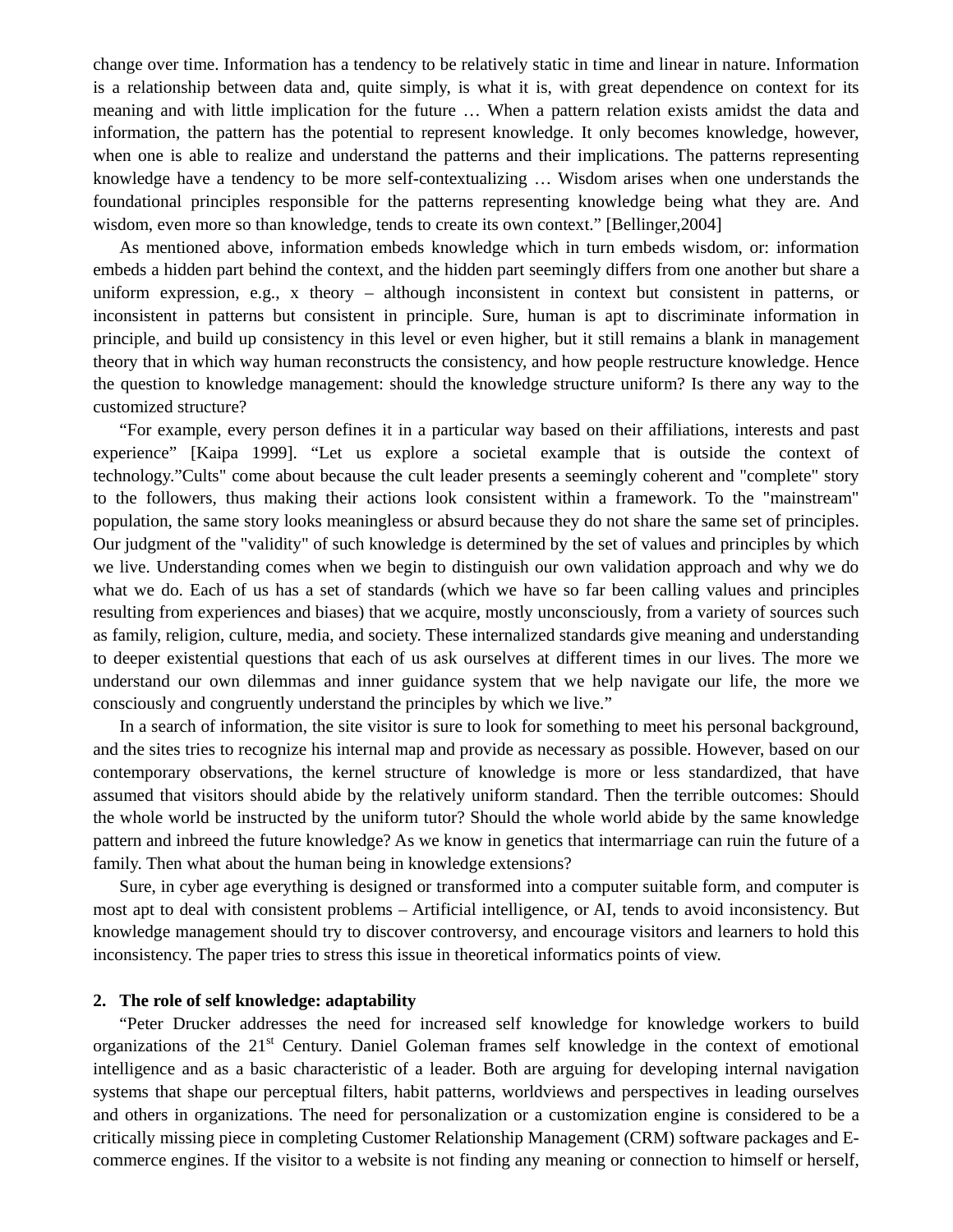the 'stickiness' of the site is not high and the visitor leaves taking all his buying power with him/her" [Kaipa 1999]. Sure, what happens if the visitor, searches knowledge? Does him/her find the cyber teacher attractive?

And further, more value lies in the keeping of self conceptual structure: to avoid getting drowned in the immense sea of information, as follows.

Space is not empty (http://blog.china.com/u/060703/2812/200607/8128.html)

"Since 1998 cosmologists have found that the universe expands in extraordinary speed. The driving force is a mysterious hidden energy. According to astronomic observations the hidden matter would make up 90% of the universe and still remains unknown to men … Hidden energy, hidden matter are still black holes in science."

BBS discussion: "Simply speaking, space is hidden energy, and hidden energy is space. Space is matter. It can be extremely harmful to cut them apart or to refer the hidden energy to some pure antimatter."

• Time is fixed without change – the absolute miss of relativity (http://blog.china.com/u/060703/2812/200607/8124.html)

"Time is a concept, a measure of the universe vacant space through the concept of space. Time is not matter. It is an invisible and intangible 0 in space – Time does not exist to moving matter… Light speed is capricious ..."

• Beside the forum discussion, there are more to see: "Distance and time are 'illusory'; Things can be created from 'nothing'; The origin of the universe.[Zhong]"

As Dr. Odenwald acknowledges, "We don't have a full mathematical theory for describing this state yet, but it was probably 'multi-dimensional'…Nothingness (that gives rise to the present universe) was not nothing, but it was not anything like the kinds of 'something' we know about today. We have no words to describe it and the ones we find in the Oxford English Dictionary are based on the wrong physical insight."

And also the Japanese Emoto's experiment illustrated in the Chinese version of [Zhong]:

"The crystal shape of water varies with human mental and lingual actions – It appears beautiful to kindness and ugly to malice." [WellnessGoods.com]

Is human mind highly developed? Not at all in the reincarnation chain.

For valid introduction of scientific research on reincarnation see [Zhong, (Research on Reincarnation)]. An American psychologist holds that "70% of human can clearly recall his past life through hypnotization", and there exists such a kind with inborn recollection [Suodaji].

- Modern science relies on instruments, eventually out of eyes, to derive conclusion To put it bluntly, via sight, hearing, smelling, taste and touch senses in normal state. All achievements of current and prospecting science attribute to a self – I find, I deduce, I devise, I summarize, I set up … However science shows inability to the essence of self. How surprising! How do those rules and theories hold valid? One feels more ignorant to such issues as 'who am I', 'What is the noumenon, ontology of mind' [Cichengluozhu].
- On the contrary, scientific discoveries in some aspects are approaching or partially proving Albert Einstein's point that space, time and matter are illusions of human cognition.

Therefore authorized knowledge, largely believed true, needs not to tell the truth. It might be only for indication to those who keep his self knowledge on.

## **3. The attraction of opponents – hypothesis of an imaginary part, or latent part**

A well known physics phenomenon shows that opposite natures and their neutralities attract each other. We don't mean to explore the principle behind physics, but to extend it to a knowledge communication model, i.e., attraction among knowledge groups.

Suppose that knowledge is genetic like kindred clans. Why? A metaphor of consciousness in evolution chain. Therefore someone sees a knowledge piece as male and another sees as female. However they share the identical parents. The reason of such an attraction lies in its source – either the son or the daughter is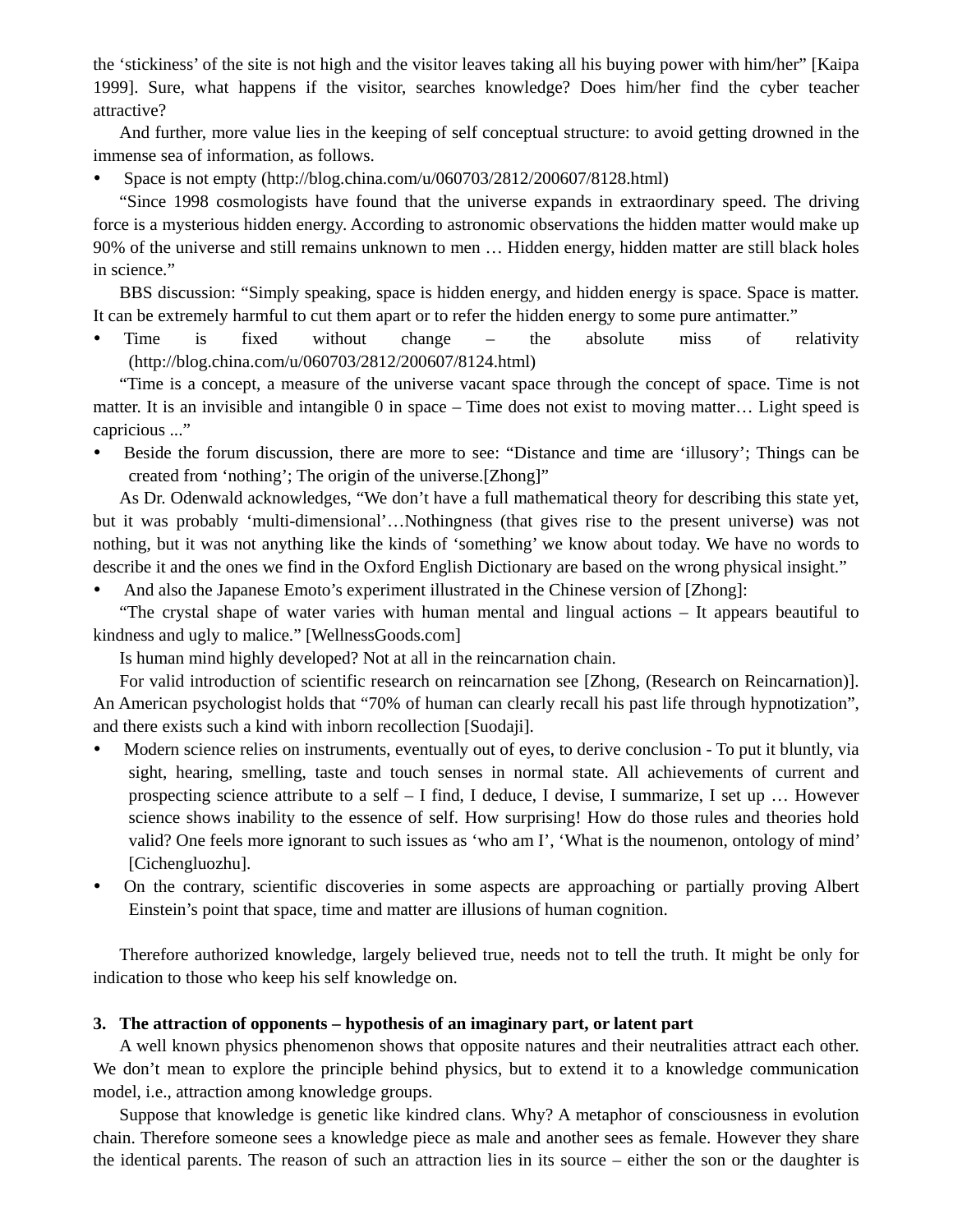only a partial instance of a complete source, the original face of knowledge, and people having one partial part tend to explore the complete part by investigating the opposite nature together with their neutralities. Is that true?

Remember Albert Einstein's point that space, time and matter are illusions of human cognition? Sure, no need to explore the opposite part if our consciousness remains impartial and perfect (i.e. our consciousness remain in the neutral part). The point is, some consciousnesses are prone to positively partial and some others to negatively partial, and of course see the same world in opposite images mentally, since the opposites and their neutralities may all overlap. But the world is neither positively partial nor negatively partial. Do we see it? We are afraid no, since each of us is suffering from such crankiness (a perspective of an imaginary highly developed species). Therefore the true face remains a myth inexpressible in the standard language. It is not the problem of the language but the problem how human interprets the language.

Still why? How can it come? Let's ask Laozi (Lao-tzu); we are not responsible for the accuracy of the translation):

> "The Tao that can be expressed [in fact-space] is not the eternal Tao; The name that can be defined is not the unchanging name.

Non-existence [mindscape] is called the antecedent of heaven and earth;

Existence [fact-space] is the mother of all things.

From eternal non-existence, therefore, we serenely observe

the mysterious beginnings of the Universe;

From eternal existence we clearly see its apparent distinctions.

The two are the same in source and become different when manifested.

This sameness is called profundity. [Minuteness in minuteness]

is the gate whence comes the beginning of all parts of the Universe."

We are not responsible for the accuracy of the translation, but in Chinese Laozi answers our question in a perfect way. Sure, it is the problem of our partial mind. But is there a need to assign a symbol to denote the true face of knowledge? I think so, and even crucial to our knowledge communication model.

Extenics believes in a latent part or imaginary part description, which complements a real part of a well defined frame of matter element [Cai, 1998]:

"Conjugation of matter elements:

Just like the domain definition for complex numbers, matter elements include real and imaginary parts, too. For a given object *N*, it could be written as *N=ReN+ImN*, where the *ReN* is the real part of *N* and *ImN* the imaginary part of it. A kind of product as a matter element has two sides of valuation. One is the product itself, the real part of it. The effective of the brand of the product and the reputation of the producer belong to the imaginary part of the matter element. There are many successful examples of using the imaginary parts of matter elements to civil decision makings and even in military directions." (The matter-element theory based science, extenics funded by Chinese mathematician Cai Wen, has experienced 28 year's difficulties, and become the world leading science dealing with inconsistency or incompatibility, covering the widest range of application area from informatics, system engineering to management and finance.)

Prof. Cai might have made a significant approach to express the hidden content of knowledge, but still undeveloped with this issue into a systematic theory. But however, it signifies the twilight to denote the

hidden context inexpressible. To our critics we differ in that *ImN* should have a broader sense.

From those discussed above, we suggest the wuji area as the *ImN*, or:

**impartial(knowledge)= imaginary part(knowledge)**  as the hidden, latent source of knowledge, that ordinary people see as partial distortion in minds, as denoted by yin and yang in the taiji figure.



Significance: to discover the implications of symbol names, symbol information, literal knowledge and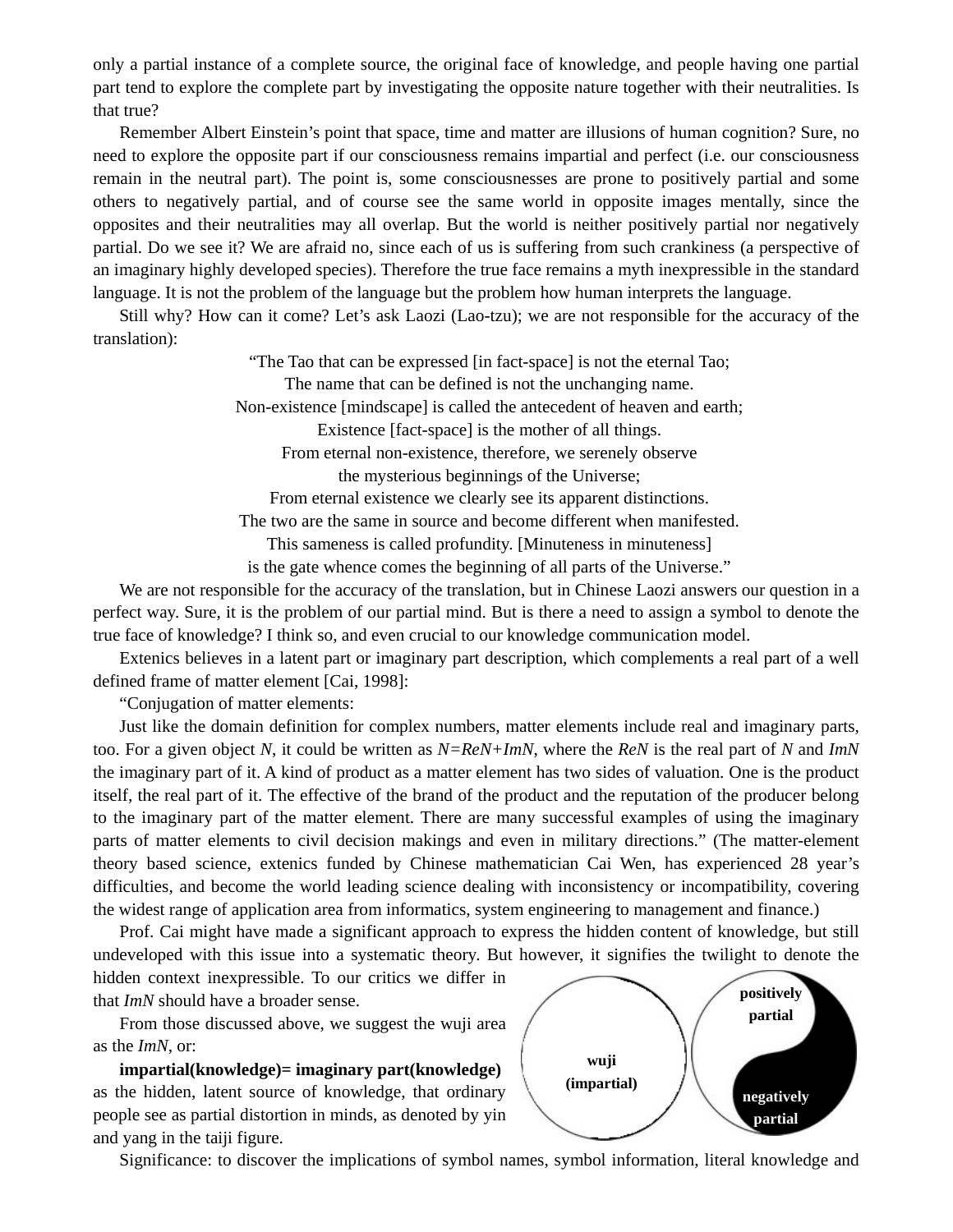symbol principle.

# **4. Communication model – find the consistency in opposite and in their neutralities, to discover the underlying principle.**

No inconsistency, no conversation, and in this way people might unconsciously sentence the knowledge to death. Therefore we suggest a heterogeneous structure:

In the top layer is the partial knowledge structure with which traditional communication works. It is crucial that heterogeneous structures complement and compensate each other and initiate new conversations, new paradoxes, new disputes and new issues.

Then each communicator adjusts, modifies his views, understandings, or makes necessary revision to his previous models to initiate a further approach.

Plan the new approach.

Put in practice.

Gain from the new experience that is added to his subconsciousness.

Discovery on his instinct. Suppose that all the "outer" knowledge, experience or wisdom are never beyond his own instinct which he understands little – Do you believe a kind of man living in seclusion knows everything? Therefore this level is shared.



As an example, in reading comprehension, sometimes one needs to constantly shift his stand or view point – possibly on the cons' perspective, in order to start an intensive mental conversation.

## **5. Concluding remarks: the role of self knowledge pattern in communication**

An average information seeker might very probably lose himself/herself in the immense sea of information – because he/she doesn't maintain a good individualized knowledge pattern, and fails in the qualification as an eligible speaker. As the consequence he/she may lose the interest for further paradoxes, disputes or conversation. An acute learner tries to seek underlying truth in the controversies/contradictions but also in the neutralities between them. How can one recognize himself/herself and distinguish one principle from another without contradiction? The value of remaining doubt can be significant – it might lead people to the right path.

A good follower of the mundane world is never good, since he/she never understands the underlying truth hidden in the symbols.

## **References:**

- Kaipa, Prasad: Knowledge Architecture for the 21st Century: The Napa Group Model for Sustainability, 1999, http://ceres.ca.gov/tcsf/pathways/chapter4.html
- Fleming, Neil: Coping with a Revolution: Will the Internet Change Learning?, Lincoln University, Canterbury, New Zealand, http://www.vark-learn.com/documents/Information\_and\_Knowle.pdf

Bellinger, Gene: Knowledge Management—Emerging Perspectives, 2004